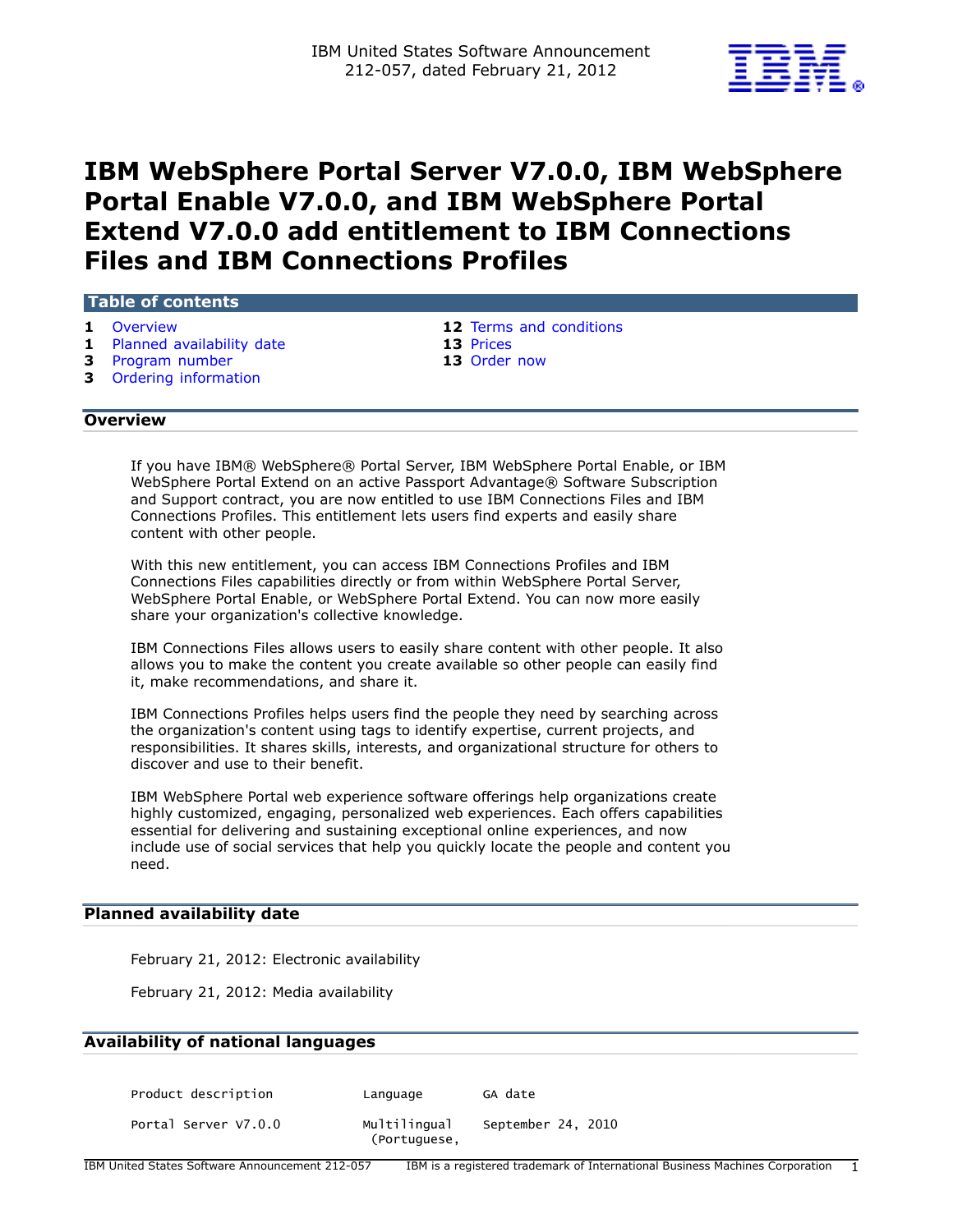|                  | French,                            |
|------------------|------------------------------------|
|                  | Danish,                            |
|                  | Catalan,                           |
|                  | Russian,                           |
|                  | Hebrew.                            |
|                  | Arabic, Thai,<br>Korean,           |
|                  | Chinese -                          |
|                  | Simplified,                        |
|                  | Ukrainian,                         |
|                  | Spanish,                           |
|                  | Portuguese-Brazilian,              |
|                  | Croatian,                          |
|                  | German,                            |
|                  | Swedish.                           |
|                  | Japanese,                          |
|                  | Chinese -                          |
|                  | Traditional,                       |
|                  | Hungarian,<br>Norwegian            |
|                  | Nynorsk,                           |
|                  | English,                           |
|                  | Romanian,                          |
|                  | Slovenian,                         |
|                  | Greek,                             |
|                  | Turkish,                           |
|                  | Dutch, Czech,                      |
|                  | slovakian.                         |
|                  | Italian.                           |
|                  | Finnish,<br>Polish)                |
| WP Enable V7.0.0 | Multilingual<br>September 24, 2010 |
|                  | (Portuguese,                       |
|                  | French,                            |
|                  | Danish,                            |
|                  | Catalan,                           |
|                  | Russian,                           |
|                  | Hebrew,                            |
|                  | Arabic, Thai,                      |
|                  | Korean,                            |
|                  | Chinese -<br>Simplified,           |
|                  | Ukrainian,                         |
|                  | Spanish,                           |
|                  | Portuguese-Brazilian,              |
|                  | Croatian,                          |
|                  | German,                            |
|                  | Swedish.                           |
|                  | Japanese,                          |
|                  | Chinese -                          |
|                  | Traditional,                       |
|                  | Hungarian,                         |
|                  |                                    |
|                  | Norwegian                          |
|                  | Nynorsk,                           |
|                  | English,                           |
|                  | Romanian,                          |
|                  | Slovenian,<br>Greek,               |
|                  | Turkish,                           |
|                  | Dutch, Czech,                      |
|                  | Slovakian,                         |
|                  | Italian,                           |
|                  | Finnish,                           |
|                  | Polish)                            |
| WP Extend V7.0.0 | Multilingual<br>September 24, 2010 |
|                  | (Portuguese,                       |
|                  | French,<br>Danish,                 |
|                  | Catalan,                           |
|                  | Russian,                           |
|                  | Hebrew,                            |
|                  | Arabic, Thai,                      |
|                  | Korean,<br>Chinese -               |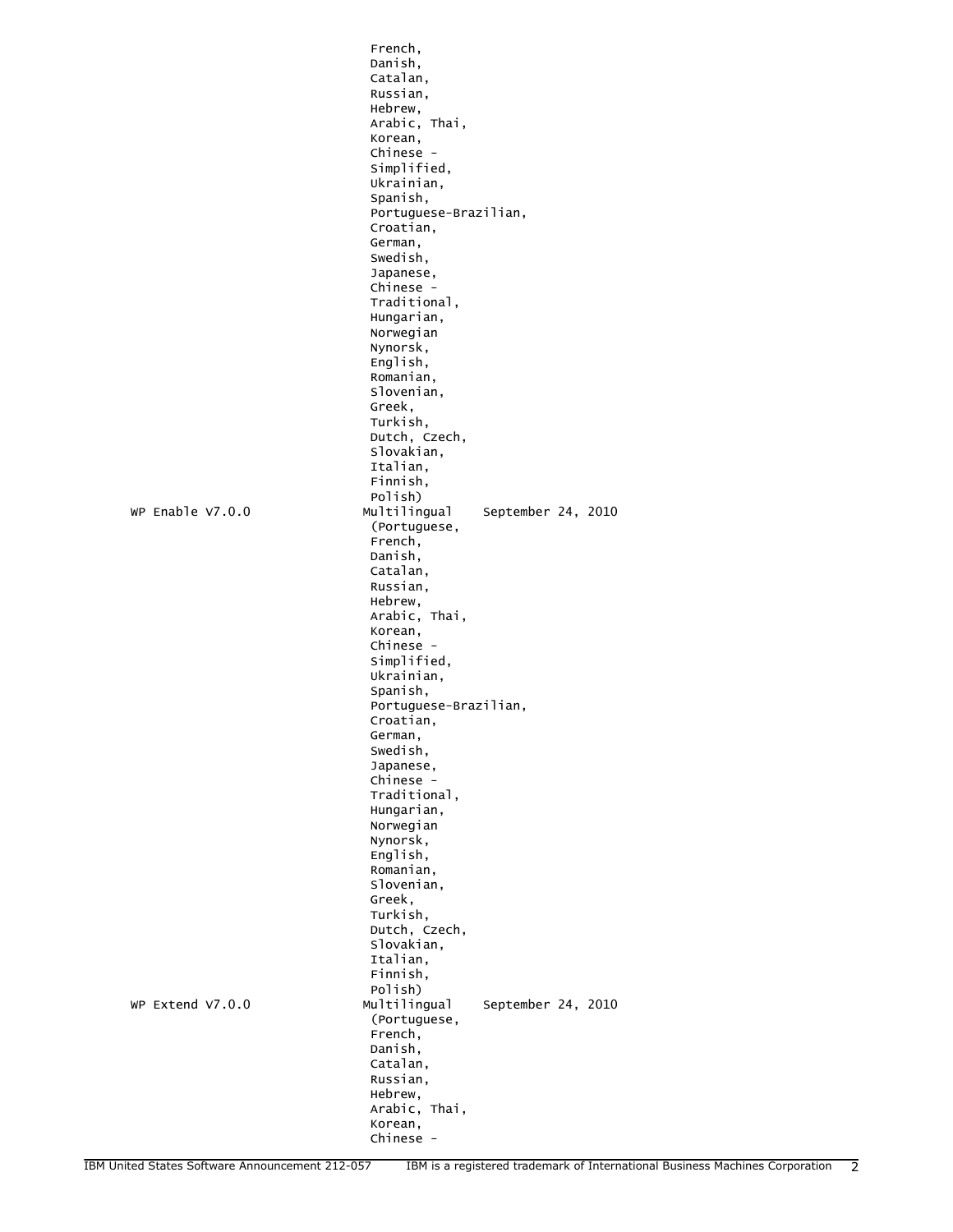Simplified, Ukrainian, Spanish, Portuguese-Brazilian, Croatian, German, Swedish, Japanese, Chinese - Traditional, Hungarian, Norwegian Nynorsk, English, Romanian, Slovenian, Greek, Turkish, Dutch, Czech, Slovakian, Italian, Finnish, Polish)

# <span id="page-2-0"></span>**Program number**

| Program<br>number | VRM | Program name         |
|-------------------|-----|----------------------|
| 5724-E76 7.0.0    |     | IBM WebSphere Portal |

# <span id="page-2-1"></span>**Ordering information**

This product is only available via Passport Advantage. It is not available as shrinkwrap.

## **Product information**

| Licensed function title     | Product group       | Product<br>category                                      |
|-----------------------------|---------------------|----------------------------------------------------------|
| IBM WebSphere Portal Enable | WebSphere<br>Portal | WebSphere<br>Portal                                      |
| IBM WebSphere Portal Extend | webSphere<br>Portal | webSphere<br>Portal                                      |
| IBM WebSphere Portal Server | webSphere<br>Portal | webSphere<br>Portal                                      |
| Program name                | PID<br>number       | Charge unit<br>description                               |
| IBM WebSphere Portal Enable | 5724-E76            | Per Processor<br>Value Unit (PVU)                        |
| IBM WebSphere Portal Enable | 5724-E76            | Per Processor<br>Value Unit for<br>Linux™ on System<br>z |
| IBM WebSphere Portal Extend | 5724-E76            | Per Processor<br>Value Unit for<br>Linux on System<br>z  |
| IBM WebSphere Portal Extend | $5724 - E76$        | Per Processor<br>Value Unit (PVU)                        |
| IBM WebSphere Portal Server | 5724-E76            | Per 20<br>Authorized Users                               |
| IBM WebSphere Portal Server | 5724-E76            | Per Processor<br>Value Unit for<br>Linux on System       |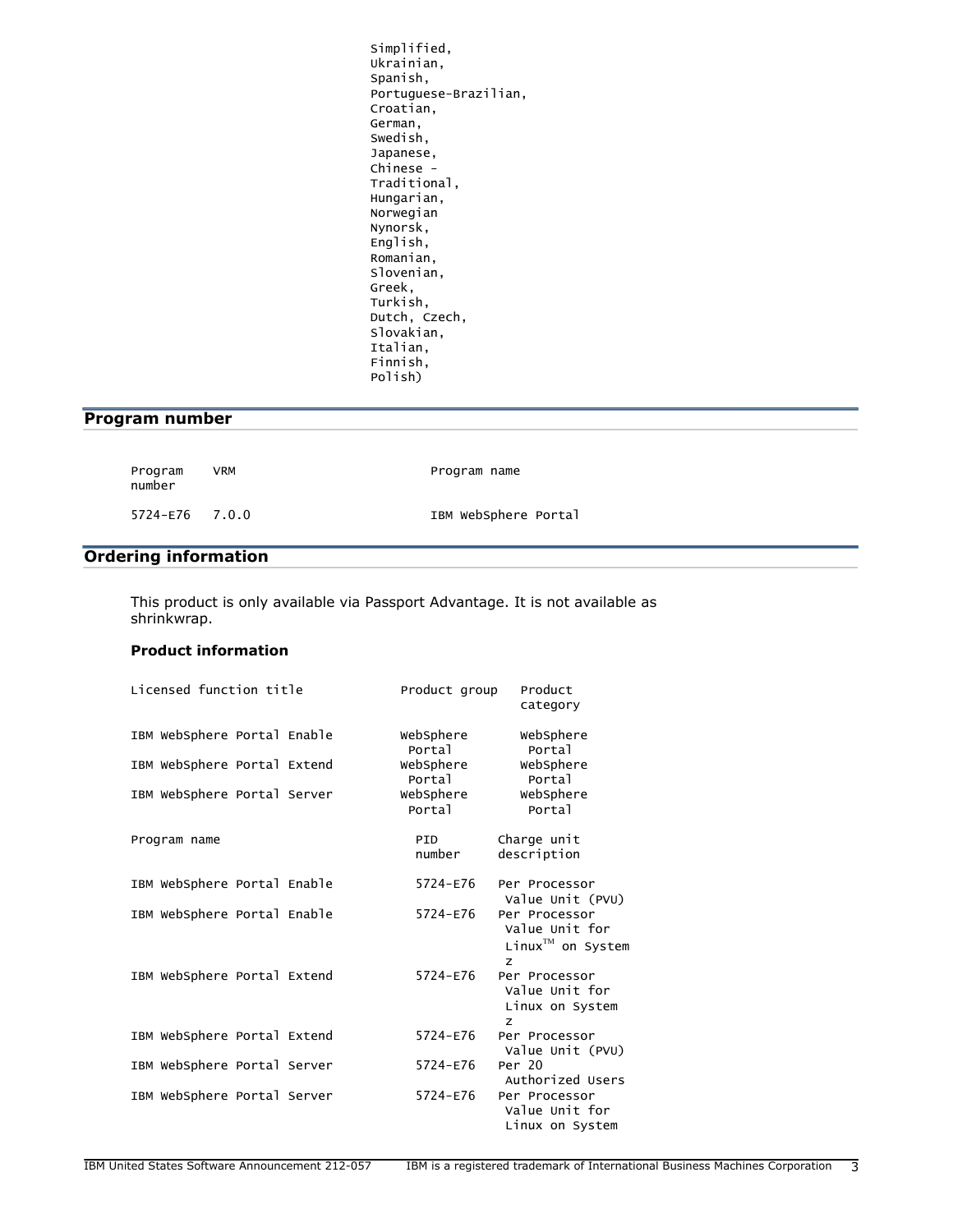| IBM WebSphere Portal Server |  | 5724-E76 | Per 20<br>Authorized Users<br>for Linux on<br>System z |
|-----------------------------|--|----------|--------------------------------------------------------|
| IBM WebSphere Portal Server |  | 5724-E76 | Per Processor<br>Value Unit (PVU)                      |

# **Charge metrics definitions**

#### **Install**

Install is a unit of measure by which the program can be licensed. An Install is an installed copy of the program on a physical or virtual disk made available to be executed on a computer. Licensee must obtain an entitlement for each Install of the program.

# **Processor Value Unit (PVU)**

PVU is a unit of measure by which the program can be licensed. The number of PVU entitlements required is based on the processor technology (defined within the PVU Table by processor value, brand, type, and model number at

[http://www.ibm.com/software/lotus/passportadvantage/](http://www.ibm.com/software/lotus/passportadvantage/pvu_licensing_for_customers.html) [pvu\\_licensing\\_for\\_customers.html](http://www.ibm.com/software/lotus/passportadvantage/pvu_licensing_for_customers.html)

and the number of processors made available to the program. IBM continues to define a processor, for the purpose of PVU-based licensing, to be each processor core on a chip. A dual-core processor chip, for example, has two processor cores.

Licensee can deploy the program using either full capacity licensing or virtualization capacity (sub-capacity) licensing according to the Passport Advantage Sub-Capacity Licensing Terms (refer to the webpage below). If using full capacity licensing, licensee must obtain PVU entitlements sufficient to cover all activated processor cores\* in the physical hardware environment made available to or managed by the program, except for those servers from which the program has been permanently removed. If using virtualization capacity licensing, licensee must obtain entitlements sufficient to cover all activated processor cores made available to or managed by the program, as defined according to the Virtualization Capacity License Counting Rules at

[http://www.ibm.com/software/lotus/passportadvantage/](http://www.ibm.com/software/lotus/passportadvantage/Counting_Software_licenses_using_specific_virtualization_technologies.html) [Counting\\_Software\\_licenses\\_using\\_specific\\_virtualization\\_technologies.html](http://www.ibm.com/software/lotus/passportadvantage/Counting_Software_licenses_using_specific_virtualization_technologies.html)

\* An activated processor core is a processor core that is available for use in a physical or virtual server, regardless of whether the capacity of the processor core can be or is limited through virtualization technologies, operating system commands, BIOS settings, or similar restrictions.

Notes:

- Some programs may require licenses for the program **and** what is being managed. In that case, the following applies. In addition to the entitlements required for the program directly, licensee must obtain PVU entitlements for this program sufficient to cover the processor cores managed by the program.
- Some programs may be licensed on a managed basis **only**. In that case, the following applies: Instead of the entitlements required for the program directly, Licensee must obtain PVU entitlements for this program sufficient to cover the processor cores managed by the program.
- A few programs on an exception basis may be licensed on a referenced basis. In that case, the following applies. Rather than obtaining entitlements for the activated processor cores available to the program, licensee must obtain PVU entitlements for this program sufficient to cover the environment made available to the referenced program as if the program itself were executing everywhere the referenced program was executing, independent of the basis on which the referenced program is licensed.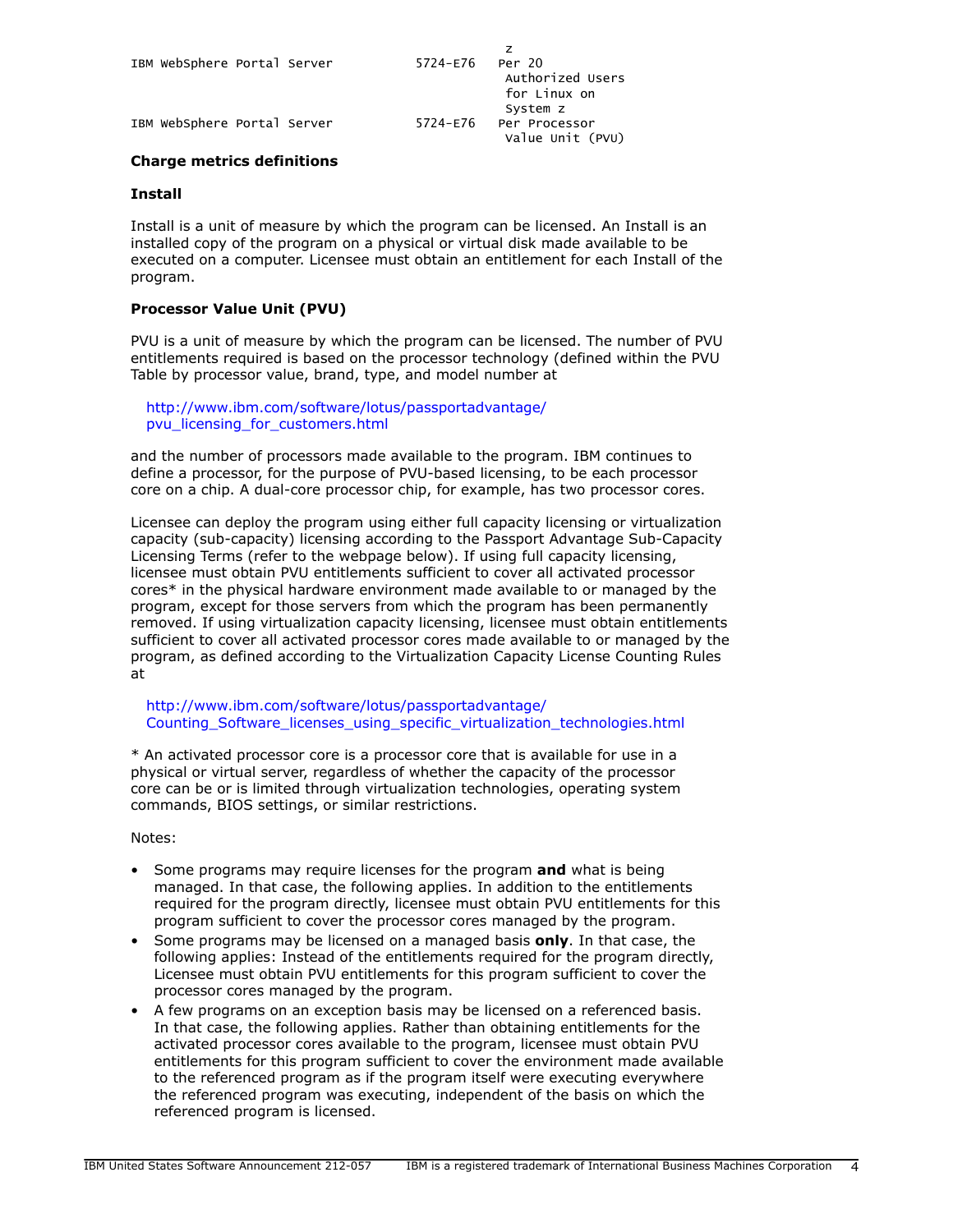• Express® and workgroup programs may be licensed with maximum use terms. In that case, the following applies. The maximum authorized use terms and conditions for PVU licensed IBM express and middleware programs can be found in the IBM Express and Middleware Licensing Guide.

#### **Passport Advantage program licenses**

#### **IBM WebSphere Portal**

| Part description                                                   |                  |                                                        | Part<br>number |
|--------------------------------------------------------------------|------------------|--------------------------------------------------------|----------------|
| IBM WebSphere Portal Enable                                        |                  |                                                        |                |
| Rnw <sub>1</sub>                                                   |                  | WP Enable Per Processor Value Unit (PVU) Annual SW S&S | E024WLL        |
| WP Enable Per Processor Value Unit (PVU) Lic + SW S&S<br>12 Mo     |                  |                                                        | D55UCLL        |
| WP Enable Per Processor Value Unit (PVU) SW S&S<br>Reinstate 12 Mo |                  |                                                        | D55UDLL        |
| <b>IBM WebSphere Portal</b>                                        |                  |                                                        |                |
|                                                                    |                  |                                                        |                |
| Part description                                                   |                  |                                                        | Part<br>number |
| IBM WebSphere Portal Server                                        |                  |                                                        |                |
| WP Server Per 20 Authorized Users Annual SW S&S Rnwl               |                  |                                                        | E02VTLL        |
| WP Server Per 20 Authorized Users Lic + SW S&S 12 Mo               |                  |                                                        | <b>D596TLL</b> |
| WP Server Per 20 Authorized Users SW S&S Reinstate 12<br>MO        |                  |                                                        | <b>D596ULL</b> |
| Rnw <sub>1</sub>                                                   |                  | WP Server Per Processor Value Unit (PVU) Annual SW S&S | E02Z1LL        |
| WP Server Per Processor Value Unit (PVU) Lic + SW S&S<br>12 Mo     |                  |                                                        | D59FLLL        |
| WP Server Per Processor Value Unit (PVU) SW S&S<br>Reinstate 12 Mo |                  |                                                        | D59FMLL        |
| <b>IBM WebSphere Portal</b>                                        |                  |                                                        |                |
|                                                                    |                  |                                                        |                |
| Part description                                                   |                  |                                                        | Part<br>number |
| IBM WebSphere Portal Extend                                        |                  |                                                        |                |
| Rnw <sub>1</sub>                                                   |                  | WP Extend Per Processor Value Unit (PVU) Annual SW S&S | E023RLL        |
| WP Extend Per Processor Value Unit (PVU) Lic + SW S&S<br>12 Mo     |                  |                                                        | D55RELL        |
| WP Extend Per Processor Value Unit (PVU) SW S&S<br>Reinstate 12 Mo |                  |                                                        | D55RFLL        |
| Passport Advantage trade-up licenses                               |                  |                                                        |                |
| <b>IBM WebSphere Portal</b>                                        |                  |                                                        |                |
|                                                                    |                  |                                                        |                |
| Precursor product                                                  | Trade-up product |                                                        | Part<br>number |

| IBM WebSphere Portal<br>Extend  |                                                                                   |         |
|---------------------------------|-----------------------------------------------------------------------------------|---------|
| IBM WebSphere Portal<br>Enable  | WS Portal Extend PVUfr WP<br>Server PVU Trdup Lic + SW<br>S&S 12 Mo               | D59ECLL |
| IBM WebSphere Portal<br>Server  | WS Portal Extend PVUfr WP D55RHLL<br>$Xprs/Xprs+ PVU Trdup Lic +$<br>SW S&S 12 MO |         |
| IBM WebSphere Portal<br>Express | WS Portal Extend PVUfr WS<br>Portal Enbl PVU Trdup Lic<br>$+$ SW S&S 12 Mo        | D55RGLL |

# **IBM WebSphere Portal**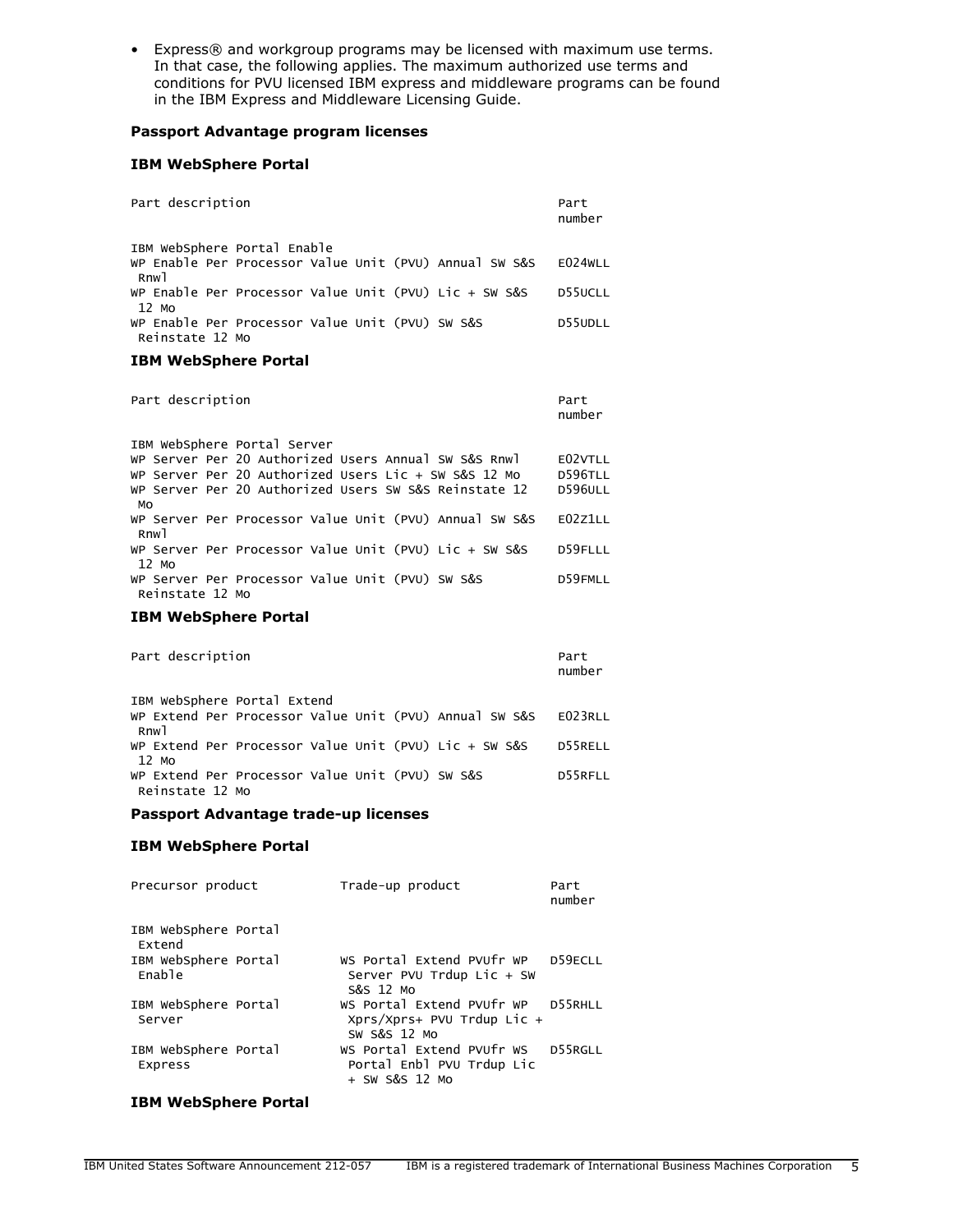| Precursor product               | Trade-up product                                                               | Part<br>number |
|---------------------------------|--------------------------------------------------------------------------------|----------------|
| IBM WebSphere Portal<br>Server  |                                                                                |                |
| Qualified Competitor            | WP Server PVU from<br>Qualified Competitor PVU<br>Trdup Lic + SW S&S 12 Mo     | D03Z2LL        |
| IBM WebSphere Portal<br>Express | WP Srv 20 Auth Users from<br>WP Express 20 Users Trdup<br>$Lie + SW S&S 12 Mo$ | D597CL         |
| IBM WebSphere Portal<br>Express | WebSphere Portal Server<br>PVU from WP Express PVU<br>Trdup Lic + SW S&S 12 Mo | D59FPLL        |
| <b>IBM WebSphere Portal</b>     |                                                                                |                |

| Precursor product               | Trade-up product                                                                | Part<br>number |
|---------------------------------|---------------------------------------------------------------------------------|----------------|
| IBM WebSphere Portal<br>Enable  |                                                                                 |                |
| IBM WebSphere Portal<br>Server  | WS Portal Enable VUfr WS<br>Portal Express VUTrdup Lic<br>+ SW S&S 12 MO        | D55UELL        |
| Qualified Competitor            | WS Portal Enable VUfr WS<br>Portal Svr VUTrdup Lic +<br>SW S&S 12 MO            | D59E3LL        |
| IBM WebSphere Portal<br>Express | WebSphere Enable PVU fr<br>Qualified Competitor PVU<br>Trdup Lic + SW S&S 12 Mo | D03ZALL        |

#### **Passport Advantage supply**

Program name/description example and part part number in the control of the control of the control of the control of the control of the control of the control of the control of the control of the control of the control of the control of the control of the control of th Portal Server V7.0.0 WebSphere Portal Server 7.0 ML Windows™ Media Pack BS0A5ML WebSphere Portal Server 7.0 ML IBM i Media Pack BS0A7ML WebSphere Portal Server 7.0 ML Linux on x86 Media Pack BS0A8ML WebSphere Portal Server 7.0 ML Linux on POWER® Media BS0A9ML Pack WebSphere Portal Server 7.0 ML Linux on System z® Media BS0AAML Pack WebSphere Portal Server 7.0 ML Solaris on SPARC Media BS0ABML Pack WebSphere Portal Server 7.0 ML Solaris x86 64 Media BS0ACML Pack WebSphere Portal Server 7.0 ML AIX® Media Pack BS0ADML WP Enable V7.0.0 WebSphere Portal Enable 7.0 ML Windows Media Pack BS09XML WebSphere Portal Enable 7.0 ML AIX Media Pack BS09YML<br>WebSphere Portal Enable 7.0 ML IBM i Media Pack BS09ZML WebSphere Portal Enable 7.0 ML IBM i Media Pack BS09ZML<br>WebSphere Portal Enable 7.0 ML Linux on x86 Media Pack BS0AOML WebSphere Portal Enable 7.0 ML Linux on x86 Media Pack WebSphere Portal Enable 7.0 ML Linux on POWER Media BS0A1ML Pack WebSphere Portal Enable 7.0 ML Linux on System z Media BS0A2ML Pack WebSphere Portal Enable 7.0 ML Solaris on SPARC Media BS0A3ML Pack WebSphere Portal Enable 7.0 ML Solaris x86 64 Media BS0A4ML Pack WP Extend V7.0.0 WebSphere Portal Extend 7.0 ML Windows Media Pack BS09PML<br>WebSphere Portal Extend 7.0 ML AIX Media Pack BS09QML WebSphere Portal Extend 7.0 ML AIX Media Pack WebSphere Portal Extend 7.0 ML IBM i Media Pack BS09RML WebSphere Portal Extend 7.0 ML Linux on x86 Media Pack BS09SML WebSphere Portal Extend 7.0 ML Linux on POWER Media BS09TML Pack WebSphere Portal Extend 7.0 ML Linux on System z Media BS09UML Pack WebSphere Portal Extend 7.0 ML Solaris on SPARC Media BS09VML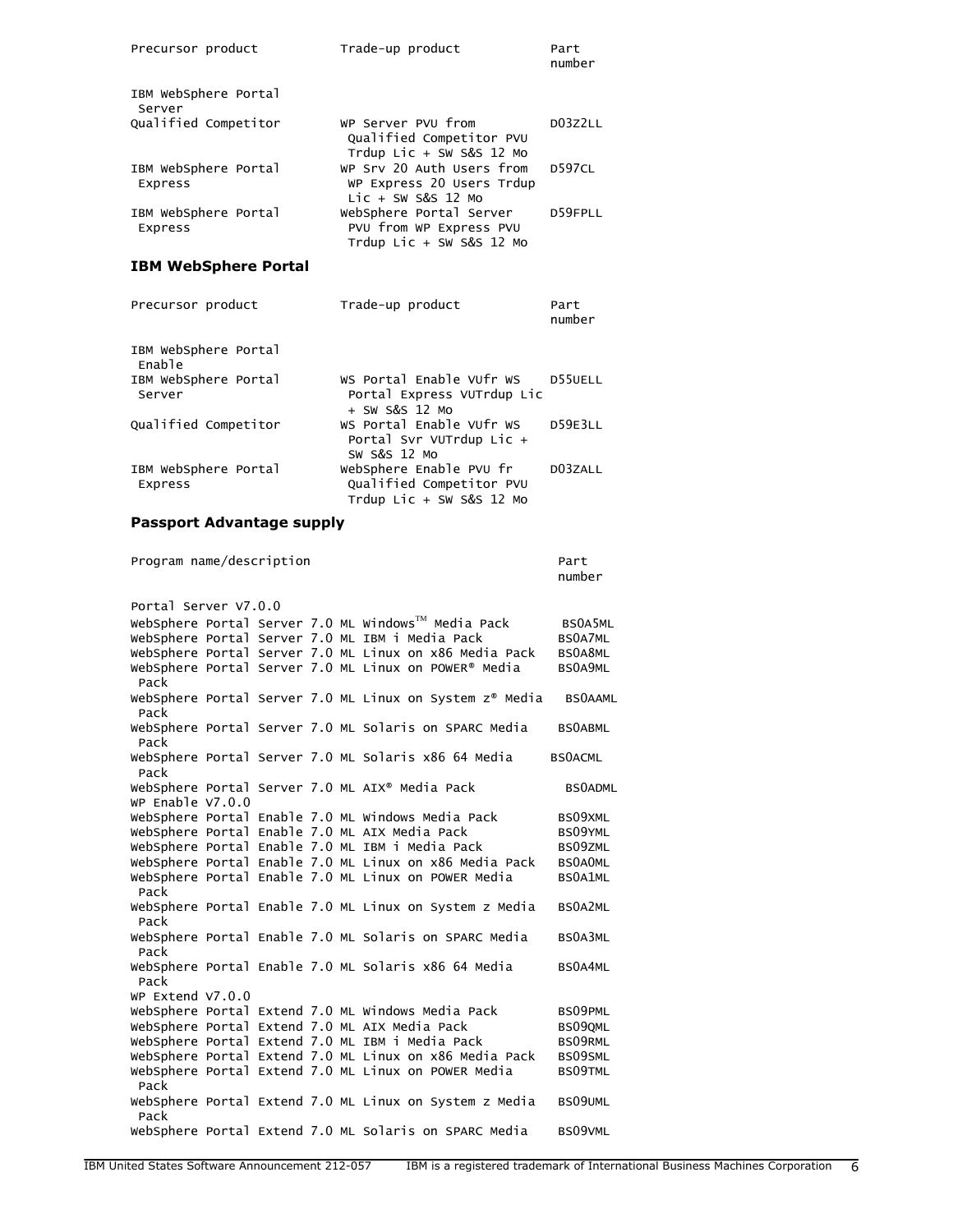# **Passport Advantage customer: Media pack entitlement details**

Customers with active maintenance or subscription for the products listed are entitled to receive the corresponding media pack.

# **WP Extend V7.0.0**

| Entitled maintenance<br>offerings description                                    | Media packs description                                                         | Part<br>number |
|----------------------------------------------------------------------------------|---------------------------------------------------------------------------------|----------------|
| IBM WebSphere Portal<br>Extend per Processor Value<br>Unit                       | WebSphere Portal Extend<br>7.0 ML Solaris x86 64<br>Media Pack                  | BS09WML        |
| IBM WebSphere Portal<br>Extend per Processor Value<br>Unit                       | WebSphere Portal Extend<br>7.0 ML Linux on x86 Media<br>Pack                    | BS09SML        |
| IBM WebSphere Portal<br>Unit                                                     | WebSphere Portal Extend<br>Extend per Processor Value 7.0 ML Windows Media Pack | BS09PML        |
| IBM WebSphere Portal<br>Extend per Processor Value<br>Unit                       | WebSphere Portal Extend<br>7.0 ML Solaris on SPARC<br>Media Pack                | BS09VML        |
| IBM WebSphere Portal<br>Extend per Processor Value<br>Unit                       | WebSphere Portal Extend<br>7.0 ML IBM i Media Pack                              | BS09RML        |
| IBM WebSphere Portal<br>Extend per Processor Value 7.0 ML AIX Media Pack<br>Unit | WebSphere Portal Extend                                                         | BS090ML        |
| IBM WebSphere Portal<br>Extend per Processor Value<br>Unit                       | WebSphere Portal Extend<br>7.0 ML Linux on System z<br>Media Pack               | BS09UML        |
| IBM WebSphere Portal<br>Extend per Processor Value<br>Unit                       | WebSphere Portal Extend<br>7.0 ML Linux on POWER<br>Media Pack                  | BS09TML        |
| IBM WebSphere Portal<br>Extend per Processor Value<br>Unit for Linux on System z | WebSphere Portal Extend<br>7.0 ML AIX Media Pack                                | BS09QML        |
| IBM WebSphere Portal<br>Extend per Processor Value<br>Unit for Linux on System z | WebSphere Portal Extend<br>7.0 ML IBM i Media Pack                              | BS09RML        |
| IBM WebSphere Portal<br>Extend per Processor Value<br>Unit for Linux on System z | WebSphere Portal Extend<br>7.0 ML Linux on POWER<br>Media Pack                  | BS09TML        |
| IBM WebSphere Portal<br>Extend per Processor Value<br>Unit for Linux on System z | WebSphere Portal Extend<br>7.0 ML Linux on System z<br>Media Pack               | BS09UML        |
| IBM WebSphere Portal<br>Extend per Processor Value<br>Unit for Linux on System z | WebSphere Portal Extend<br>7.0 ML Linux on x86 Media<br>Pack                    | BS09SML        |
| IBM WebSphere Portal<br>Extend per Processor Value<br>Unit for Linux on System z | WebSphere Portal Extend<br>7.0 ML Solaris x86 64<br>Media Pack                  | BS09WML        |
| IBM WebSphere Portal<br>Extend per Processor Value<br>Unit for Linux on System z | WebSphere Portal Extend<br>7.0 ML Solaris on SPARC<br>Media Pack                | BS09VML        |
| IBM WebSphere Portal<br>Extend per Processor Value<br>Unit for Linux on System z | WebSphere Portal Extend<br>7.0 ML Windows Media Pack                            | BS09PML        |

# **WP Enable V7.0.0**

| Entitled maintenance<br>offerings description                                    | Media packs description               | Part<br>number |
|----------------------------------------------------------------------------------|---------------------------------------|----------------|
| IBM WebSphere Portal<br>Enable per Processor Value 7.0 ML Solaris x86 64<br>Unit | WebSphere Portal Enable<br>Media Pack | BS0A4ML        |
| IBM WebSphere Portal                                                             | WebSphere Portal Enable               | <b>BSOAOML</b> |
|                                                                                  |                                       |                |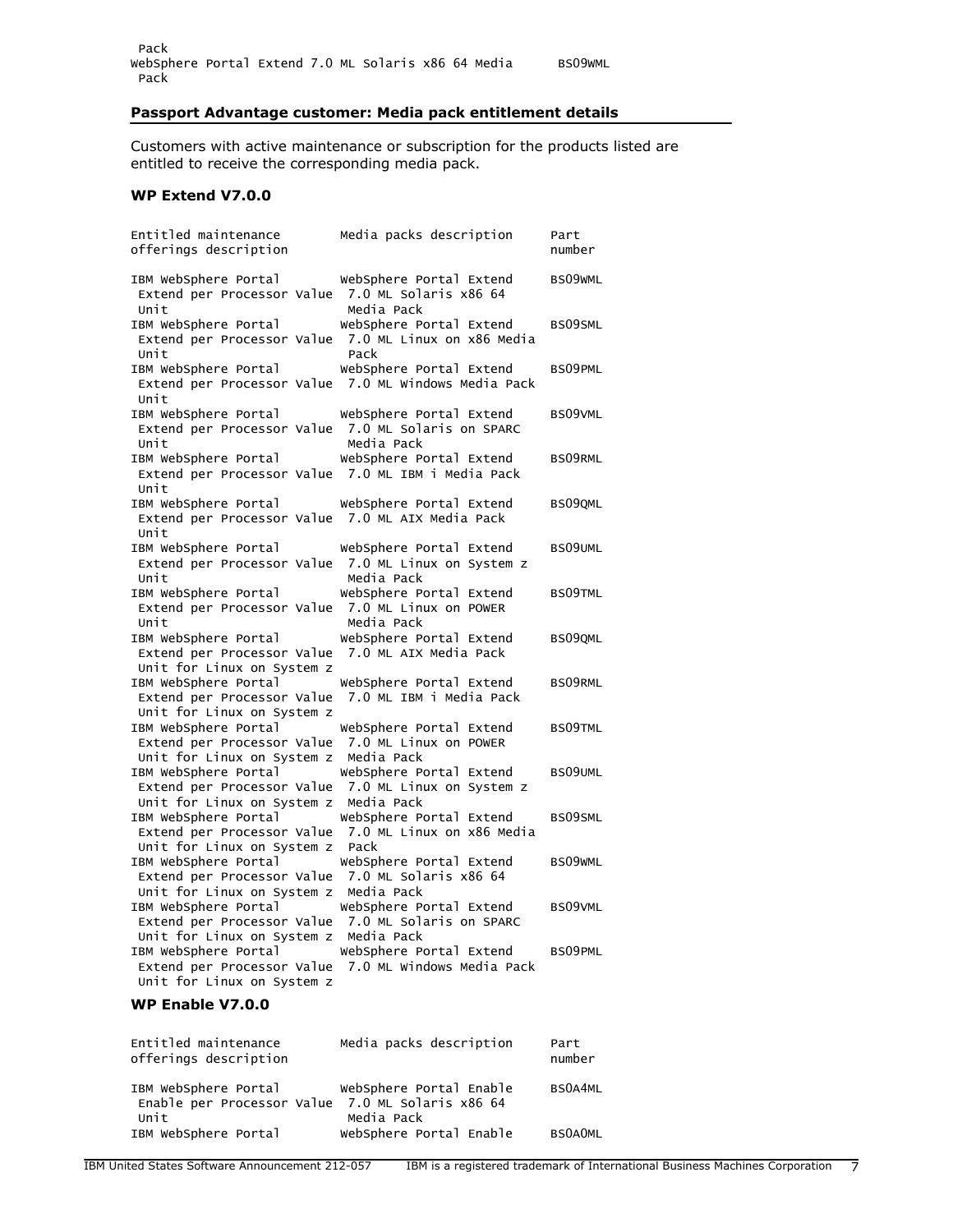|                                                     | Enable per Processor Value 7.0 ML Linux on x86 Media |                |
|-----------------------------------------------------|------------------------------------------------------|----------------|
| Unit                                                | Pack                                                 |                |
| IBM WebSphere Portal                                | WebSphere Portal Enable                              | BS09XML        |
|                                                     | Enable per Processor Value 7.0 ML Windows Media Pack |                |
| Unit                                                |                                                      |                |
| IBM WebSphere Portal                                | WebSphere Portal Enable                              | BS0A3ML        |
| Enable per Processor Value                          | 7.0 ML Solaris on SPARC                              |                |
| Unit                                                | Media Pack                                           |                |
| IBM WebSphere Portal                                | WebSphere Portal Enable                              | BS09ZML        |
| Enable per Processor Value 7.0 ML IBM i Media Pack  |                                                      |                |
| Unit                                                |                                                      |                |
| IBM WebSphere Portal                                | WebSphere Portal Enable                              | BS09YML        |
| Enable per Processor Value 7.0 ML AIX Media Pack    |                                                      |                |
| Unit                                                |                                                      |                |
| IBM WebSphere Portal                                | WebSphere Portal Enable                              | BS0A2ML        |
| Enable per Processor Value 7.0 ML Linux on System z |                                                      |                |
| Unit                                                | Media Pack                                           |                |
|                                                     |                                                      | BS0A1ML        |
| IBM WebSphere Portal                                | WebSphere Portal Enable                              |                |
| Enable per Processor Value                          | 7.0 ML Linux on POWER                                |                |
| Unit                                                | Media Pack                                           |                |
| IBM WebSphere Portal                                | WebSphere Portal Enable                              | BS09YML        |
| Enable per Processor Value                          | 7.0 ML AIX Media Pack                                |                |
| Unit for Linux on System z                          |                                                      |                |
| IBM WebSphere Portal                                | WebSphere Portal Enable                              | BS09ZML        |
| Enable per Processor Value                          | 7.0 ML IBM i Media Pack                              |                |
| Unit for Linux on System z                          |                                                      |                |
| IBM WebSphere Portal                                | WebSphere Portal Enable                              | BS0A1ML        |
| Enable per Processor Value                          | 7.0 ML Linux on POWER                                |                |
| Unit for Linux on System z                          | Media Pack                                           |                |
| IBM WebSphere Portal                                | WebSphere Portal Enable                              | BS0A2ML        |
|                                                     |                                                      |                |
| Enable per Processor Value                          | 7.0 ML Linux on System z                             |                |
| Unit for Linux on System z                          | Media Pack                                           |                |
| IBM WebSphere Portal                                | WebSphere Portal Enable                              | <b>BSOAOML</b> |
| Enable per Processor Value                          | 7.0 ML Linux on x86 Media                            |                |
| Unit for Linux on System z                          | Pack                                                 |                |
| IBM WebSphere Portal                                | WebSphere Portal Enable                              | BS0A4ML        |
| Enable per Processor Value                          | 7.0 ML Solaris x86 64                                |                |
| Unit for Linux on System z                          | Media Pack                                           |                |
| IBM WebSphere Portal                                | WebSphere Portal Enable                              | BS0A3ML        |
| Enable per Processor Value                          | 7.0 ML Solaris on SPARC                              |                |
| Unit for Linux on System z                          | Media Pack                                           |                |
| IBM WebSphere Portal                                | WebSphere Portal Enable                              | BS09XML        |
| Enable per Processor Value                          | 7.0 ML Windows Media Pack                            |                |
| Unit for Linux on System z                          |                                                      |                |
| IBM WebSphere Portal                                | WebSphere Portal Enable                              | BS0A4ML        |
|                                                     | 7.0 ML Solaris x86 64                                |                |
| Server per 20 Authorized                            |                                                      |                |
| Users                                               | Media Pack                                           |                |
| IBM WebSphere Portal                                | WebSphere Portal Enable                              | <b>BSOAOML</b> |
| Server per 20 Authorized                            | 7.0 ML Linux on x86 Media                            |                |
| Users                                               |                                                      |                |
| IBM WebSphere Portal                                | Pack                                                 |                |
|                                                     | WebSphere Portal Enable                              | BS09XML        |
| Server per 20 Authorized                            | 7.0 ML Windows Media Pack                            |                |
| Users                                               |                                                      |                |
|                                                     | WebSphere Portal Enable                              | BS0A3ML        |
| IBM WebSphere Portal                                |                                                      |                |
| Server per 20 Authorized                            | 7.0 ML Solaris on SPARC                              |                |
| Users                                               | Media Pack                                           |                |
| IBM WebSphere Portal                                | WebSphere Portal Enable                              | BS09ZML        |
| Server per 20 Authorized                            | 7.0 ML IBM i Media Pack                              |                |
| Users                                               |                                                      |                |
| IBM WebSphere Portal                                | WebSphere Portal Enable                              | BS09YML        |
| Server per 20 Authorized                            | 7.0 ML AIX Media Pack                                |                |
| Users                                               |                                                      |                |
| IBM WebSphere Portal                                | WebSphere Portal Enable                              | BS0A2ML        |
| Server per 20 Authorized                            | 7.0 ML Linux on System z                             |                |
| Users                                               | Media Pack                                           |                |
| IBM WebSphere Portal                                | WebSphere Portal Enable                              | BS0A1ML        |
| Server per 20 Authorized                            | 7.0 ML Linux on POWER                                |                |
| Users                                               | Media Pack                                           |                |
|                                                     |                                                      | BS09YML        |
| IBM WebSphere Portal                                | WebSphere Portal Enable                              |                |
| Server per 20 Authorized                            | 7.0 ML AIX Media Pack                                |                |
| Users Linux on System z                             |                                                      |                |
| IBM WebSphere Portal                                | WebSphere Portal Enable                              | BS09ZML        |
| Server per 20 Authorized<br>Users Linux on System z | 7.0 ML IBM i Media Pack                              |                |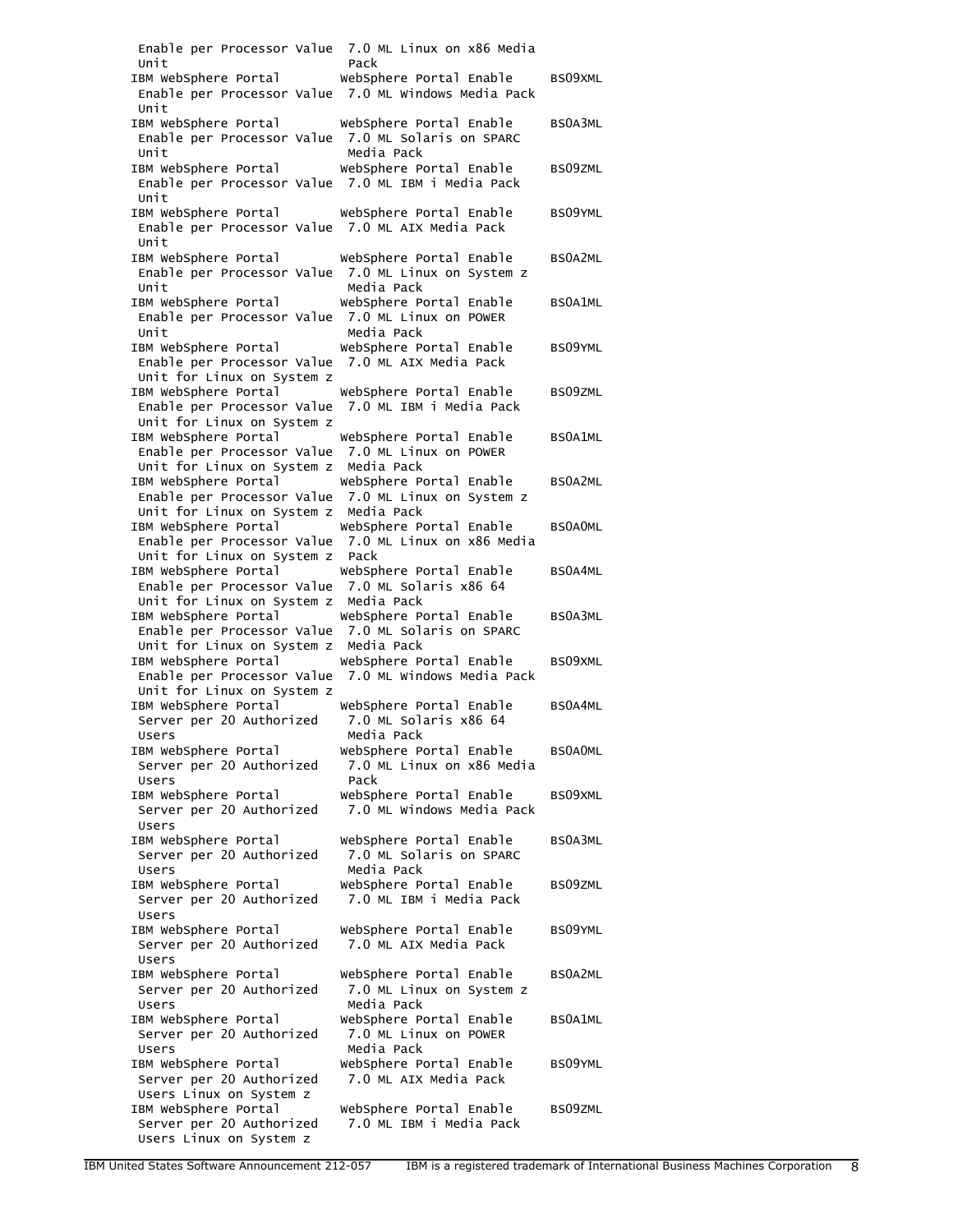| IBM WebSphere Portal<br>Server per 20 Authorized<br>Users Linux on System z                              | WebSphere Portal Enable<br>7.0 ML Linux on POWER<br>Media Pack                  | BS0A1ML        |
|----------------------------------------------------------------------------------------------------------|---------------------------------------------------------------------------------|----------------|
| IBM WebSphere Portal<br>Server per 20 Authorized<br>Users Linux on System z                              | WebSphere Portal Enable<br>7.0 ML Linux on System z<br>Media Pack               | BS0A2ML        |
| IBM WebSphere Portal<br>Server per 20 Authorized<br>Users Linux on System z                              | WebSphere Portal Enable<br>7.0 ML Linux on x86 Media<br>Pack                    | <b>BSOAOML</b> |
| IBM WebSphere Portal<br>Server per 20 Authorized<br>Users Linux on System z                              | WebSphere Portal Enable<br>7.0 ML Solaris x86 64<br>Media Pack                  | BS0A4ML        |
| IBM WebSphere Portal<br>Server per 20 Authorized<br>Users Linux on System z                              | WebSphere Portal Enable<br>7.0 ML Solaris on SPARC<br>Media Pack                | BS0A3ML        |
| IBM WebSphere Portal<br>Server per 20 Authorized<br>Users Linux on System z                              | WebSphere Portal Enable<br>7.0 ML Windows Media Pack                            | BS09XML        |
| IBM WebSphere Portal<br>Server per Processor Value<br>Unit                                               | WebSphere Portal Enable<br>7.0 ML Solaris x86 64<br>Media Pack                  | BS0A4ML        |
| IBM WebSphere Portal<br>Server per Processor Value<br>Unit                                               | WebSphere Portal Enable<br>7.0 ML Linux on x86 Media<br>Pack                    | <b>BSOAOML</b> |
| IBM WebSphere Portal<br>Unit                                                                             | WebSphere Portal Enable<br>Server per Processor Value 7.0 ML Windows Media Pack | BS09XML        |
| IBM WebSphere Portal<br>Server per Processor Value 7.0 ML Solaris on SPARC<br>Unit                       | WebSphere Portal Enable<br>Media Pack                                           | BS0A3ML        |
| IBM WebSphere Portal<br>Server per Processor Value 7.0 ML IBM i Media Pack<br>Unit                       | WebSphere Portal Enable                                                         | BS09ZML        |
| IBM WebSphere Portal<br>Server per Processor Value 7.0 ML AIX Media Pack<br>Unit                         | WebSphere Portal Enable                                                         | BS09YML        |
| IBM WebSphere Portal<br>Server per Processor Value<br>Unit                                               | WebSphere Portal Enable<br>7.0 ML Linux on System z<br>Media Pack               | BS0A2ML        |
| IBM WebSphere Portal<br>Server per Processor Value<br>Unit                                               | WebSphere Portal Enable<br>7.0 ML Linux on POWER<br>Media Pack                  | <b>BSOA1ML</b> |
| IBM WebSphere Portal<br>Server per Processor Value<br>Unit for Linux on System z                         | WebSphere Portal Enable<br>7.0 ML AIX Media Pack                                | BS09YML        |
| IBM WebSphere Portal<br>Server per Processor Value 7.0 ML IBM i Media Pack<br>Unit for Linux on System z | WebSphere Portal Enable                                                         | BS09ZML        |
| IBM WebSphere Portal<br>Server per Processor Value 7.0 ML Linux on POWER<br>Unit for Linux on System z   | WebSphere Portal Enable<br>Media Pack                                           | BS0A1ML        |
| IBM WebSphere Portal<br>Server per Processor Value<br>Unit for Linux on System z                         | WebSphere Portal Enable<br>7.0 ML Linux on System z<br>Media Pack               | BS0A2ML        |
| IBM WebSphere Portal<br>Server per Processor Value<br>Unit for Linux on System z                         | WebSphere Portal Enable<br>7.0 ML Linux on x86 Media<br>Pack                    | <b>BSOAOML</b> |
| IBM WebSphere Portal<br>Server per Processor Value<br>Unit for Linux on System z                         | WebSphere Portal Enable<br>7.0 ML Solaris x86 64<br>Media Pack                  | BS0A4ML        |
| IBM WebSphere Portal<br>Server per Processor Value<br>Unit for Linux on System z                         | WebSphere Portal Enable<br>7.0 ML Solaris on SPARC<br>Media Pack                | BS0A3ML        |
| IBM WebSphere Portal<br>Server per Processor Value<br>Unit for Linux on System z                         | WebSphere Portal Enable<br>7.0 ML Windows Media Pack                            | BS09XML        |

# **Portal Server V7.0.0**

| Entitled maintenance<br>offerings description | Media packs description | Part<br>number |
|-----------------------------------------------|-------------------------|----------------|
| IBM WebSphere Portal                          | WebSphere Portal Server | <b>BSOACML</b> |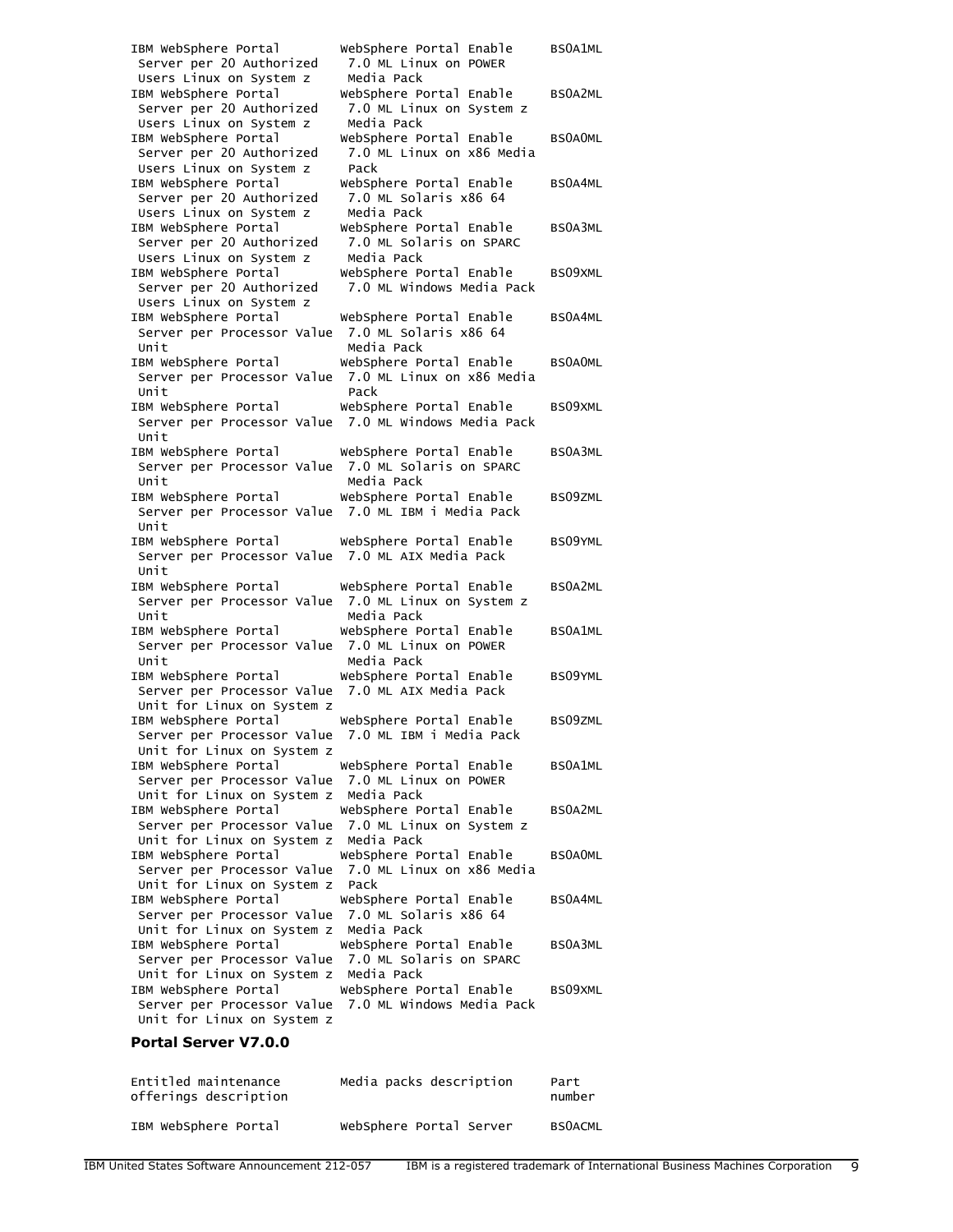| Server per 20 Authorized                             | 7.0 ML Solaris x86 64                                |                |
|------------------------------------------------------|------------------------------------------------------|----------------|
| Users                                                | Media Pack                                           |                |
| IBM WebSphere Portal                                 | WebSphere Portal Server                              | BS0A8ML        |
| Server per 20 Authorized                             | 7.0 ML Linux on x86 Media                            |                |
| Users                                                | Pack                                                 |                |
| IBM WebSphere Portal                                 | WebSphere Portal Server                              | BS0A5ML        |
| Server per 20 Authorized                             | 7.0 ML Windows Media Pack                            |                |
| Users                                                |                                                      |                |
| IBM WebSphere Portal                                 | WebSphere Portal Server                              | <b>BSOABML</b> |
| Server per 20 Authorized                             | 7.0 ML Solaris on SPARC                              |                |
| Users                                                | Media Pack                                           |                |
| IBM WebSphere Portal                                 | WebSphere Portal Server                              | BS0A7ML        |
| Server per 20 Authorized                             | 7.0 ML IBM i Media Pack                              |                |
| Users                                                |                                                      |                |
| IBM WebSphere Portal                                 | WebSphere Portal Server                              | <b>BSOADML</b> |
| Server per 20 Authorized                             | 7.0 ML AIX Media Pack                                |                |
| Users                                                |                                                      |                |
| IBM WebSphere Portal                                 | WebSphere Portal Server                              | <b>BSOAAML</b> |
|                                                      |                                                      |                |
| Server per 20 Authorized                             | 7.0 ML Linux on System z                             |                |
| Users                                                | Media Pack                                           |                |
| IBM WebSphere Portal                                 | WebSphere Portal Server                              | BS0A9ML        |
| Server per 20 Authorized                             | 7.0 ML Linux on POWER                                |                |
| Users                                                | Media Pack                                           |                |
| IBM WebSphere Portal                                 | WebSphere Portal Server                              | <b>BSOADML</b> |
| Server per 20 Authorized                             | 7.0 ML AIX Media Pack                                |                |
| Users Linux on System z                              |                                                      |                |
| IBM WebSphere Portal                                 | WebSphere Portal Server                              | BS0A7ML        |
| Server per 20 Authorized                             | 7.0 ML IBM i Media Pack                              |                |
| Users Linux on System z                              |                                                      |                |
| IBM WebSphere Portal                                 | WebSphere Portal Server                              | BS0A9ML        |
|                                                      | 7.0 ML Linux on POWER                                |                |
| Server per 20 Authorized                             |                                                      |                |
| Users Linux on System z                              | Media Pack                                           |                |
| IBM WebSphere Portal                                 | WebSphere Portal Server                              | <b>BSOAAML</b> |
| Server per 20 Authorized                             | 7.0 ML Linux on System z                             |                |
| Users Linux on System z                              | Media Pack                                           |                |
| IBM WebSphere Portal                                 | WebSphere Portal Server                              | BS0A8ML        |
| Server per 20 Authorized                             | 7.0 ML Linux on x86 Media                            |                |
| Users Linux on System z                              | Pack                                                 |                |
| IBM WebSphere Portal                                 | WebSphere Portal Server                              | <b>BSOACML</b> |
| Server per 20 Authorized                             | 7.0 ML Solaris x86 64                                |                |
| Users Linux on System z                              | Media Pack                                           |                |
| IBM WebSphere Portal                                 | WebSphere Portal Server                              | <b>BSOABML</b> |
| Server per 20 Authorized                             | 7.0 ML Solaris on SPARC                              |                |
| Users Linux on System z                              | Media Pack                                           |                |
| IBM WebSphere Portal                                 | WebSphere Portal Server                              | BS0A5ML        |
|                                                      |                                                      |                |
| Server per 20 Authorized                             | 7.0 ML Windows Media Pack                            |                |
| Users Linux on System z                              |                                                      |                |
| IBM WebSphere Portal                                 | WebSphere Portal Server                              | <b>BSOACML</b> |
| Server per Processor Value 7.0 ML Solaris x86 64     |                                                      |                |
| Unit                                                 | Media Pack                                           |                |
| IBM WebSphere Portal                                 | WebSphere Portal Server                              | BS0A8ML        |
|                                                      | Server per Processor Value 7.0 ML Linux on x86 Media |                |
| Unit                                                 | Pack                                                 |                |
|                                                      |                                                      | BS0A5ML        |
|                                                      | Server per Processor Value 7.0 ML Windows Media Pack |                |
| Unit                                                 |                                                      |                |
| IBM WebSphere Portal                                 | WebSphere Portal Server                              | <b>BSOABML</b> |
| Server per Processor Value 7.0 ML Solaris on SPARC   |                                                      |                |
| Unit                                                 | Media Pack                                           |                |
| IBM WebSphere Portal         WebSphere Portal Server |                                                      | BS0A7ML        |
|                                                      |                                                      |                |
| Server per Processor Value 7.0 ML IBM i Media Pack   |                                                      |                |
| Unit                                                 |                                                      |                |
| IBM WebSphere Portal                                 | WebSphere Portal Server                              | <b>BSOADML</b> |
| Server per Processor Value 7.0 ML AIX Media Pack     |                                                      |                |
| Unit                                                 |                                                      |                |
| IBM WebSphere Portal                                 | WebSphere Portal Server                              | <b>BSOAAML</b> |
| Server per Processor Value 7.0 ML Linux on System z  |                                                      |                |
| Unit                                                 | Media Pack                                           |                |
| IBM WebSphere Portal                                 | WebSphere Portal Server                              | BS0A9ML        |
| Server per Processor Value 7.0 ML Linux on POWER     |                                                      |                |
| Unit                                                 | Media Pack                                           |                |
| IBM WebSphere Portal WebSphere Portal Server         |                                                      | <b>BSOADML</b> |
| Server per Processor Value 7.0 ML AIX Media Pack     |                                                      |                |
| Unit for Linux on System z                           |                                                      |                |
|                                                      |                                                      |                |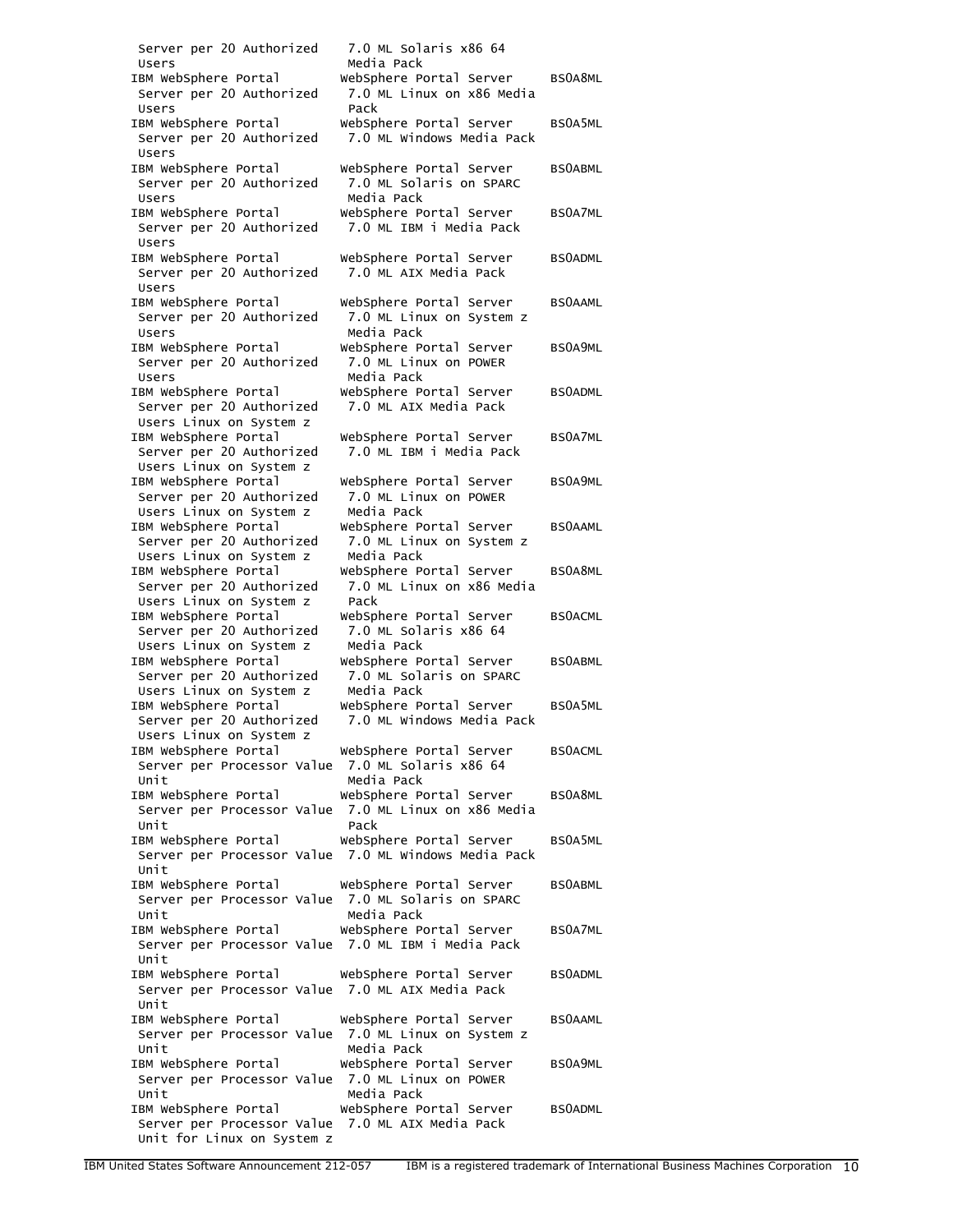|                                                        |                                                      | BS0A7ML        |
|--------------------------------------------------------|------------------------------------------------------|----------------|
| Server per Processor Value 7.0 ML IBM i Media Pack     |                                                      |                |
| Unit for Linux on System z                             |                                                      |                |
| IBM WebSphere Portal buebSphere Portal Server          |                                                      | BS0A9ML        |
| Server per Processor Value 7.0 ML Linux on POWER       |                                                      |                |
| Unit for Linux on System z Media Pack                  |                                                      |                |
|                                                        | IBM WebSphere Portal WebSphere Portal Server BSOAAML |                |
| Server per Processor Value 7.0 ML Linux on System z    |                                                      |                |
| Unit for Linux on System z Media Pack                  |                                                      |                |
| IBM WebSphere Portal                                   | WebSphere Portal Server BS0A8ML                      |                |
|                                                        | Server per Processor Value 7.0 ML Linux on x86 Media |                |
| Unit for Linux on System z Pack                        |                                                      |                |
| IBM WebSphere Portal                                   | WebSphere Portal Server                              | <b>BSOACML</b> |
| Server per Processor Value 7.0 ML Solaris x86 64       |                                                      |                |
| Unit for Linux on System z Media Pack                  |                                                      |                |
| IBM WebSphere Portal           WebSphere Portal Server |                                                      | <b>BSOABML</b> |
| Server per Processor Value 7.0 ML Solaris on SPARC     |                                                      |                |
| Unit for Linux on System z Media Pack                  |                                                      |                |
| IBM WebSphere Portal           WebSphere Portal Server |                                                      | BS0A5ML        |
|                                                        | Server per Processor Value 7.0 ML Windows Media Pack |                |
| Unit for Linux on System z                             |                                                      |                |

#### **Cross-platform products**

#### *Cross-platform product for use on System z*

Order the part numbers that follow when the product is used for either the development of code that will be deployed on System z servers or when the product will be communicating or transferring data between a distributed server and a System z server. Otherwise order from the other set of part numbers in this announcement. This set of part numbers provides the identical supply and authorization as the other set in this announcement.

#### *Cross-platform product for use on System z IFL engines*

Order the part numbers that follow when the product is intended to run on the Linux operating system on System z IFL engines. If the product is not intended to run on the Linux operating system on System z IFL engines, order from the other set of part numbers in this announcement. This set of part numbers provides the identical supply and authorization as the other set in this announcement.

#### **IBM WebSphere Portal**

| Part description                                                                                                                                                                                                 | Part<br>number                |
|------------------------------------------------------------------------------------------------------------------------------------------------------------------------------------------------------------------|-------------------------------|
| IBM WebSphere Portal Extend<br>WP Extend Per Proc VU for Lin Sys z Annual SW S&S Rnwl<br>WP Extend Per Proc VU for Lin Sys z Lic + SW S&S 12 Mo<br>WP Extend Per Proc VU for Lin Sys z SW S&S Reinstate 12<br>Mo | E023SLL<br>D55RJLL<br>D55RKLL |
| <b>IBM WebSphere Portal</b>                                                                                                                                                                                      |                               |
| Part description                                                                                                                                                                                                 | Part<br>number                |
|                                                                                                                                                                                                                  |                               |
|                                                                                                                                                                                                                  |                               |
| IBM WebSphere Portal Server<br>WP Server Per 20 Auth U Lin on Sys z Annual SW S&S Rnwl E02VVLL                                                                                                                   |                               |
| WP Server Per 20 Auth U Lin on Sys z Lic + SW S&S 12 Mo                                                                                                                                                          | D596YLL                       |
|                                                                                                                                                                                                                  | <b>D596ZLL</b>                |
| 12 Mo                                                                                                                                                                                                            | E02Z5LL                       |
| WP Server Per 20 Auth U Lin on Sys z SW S&S Reinstate<br>WP Server Per Proc VU for Lin Sys z Annual SW S&S Rnwl<br>WP Server Per Proc VU for Lin Sys z Lic + SW S&S 12 Mo                                        | D59FULL                       |

#### Mo

#### **IBM WebSphere Portal**

Part description extended to the Part Part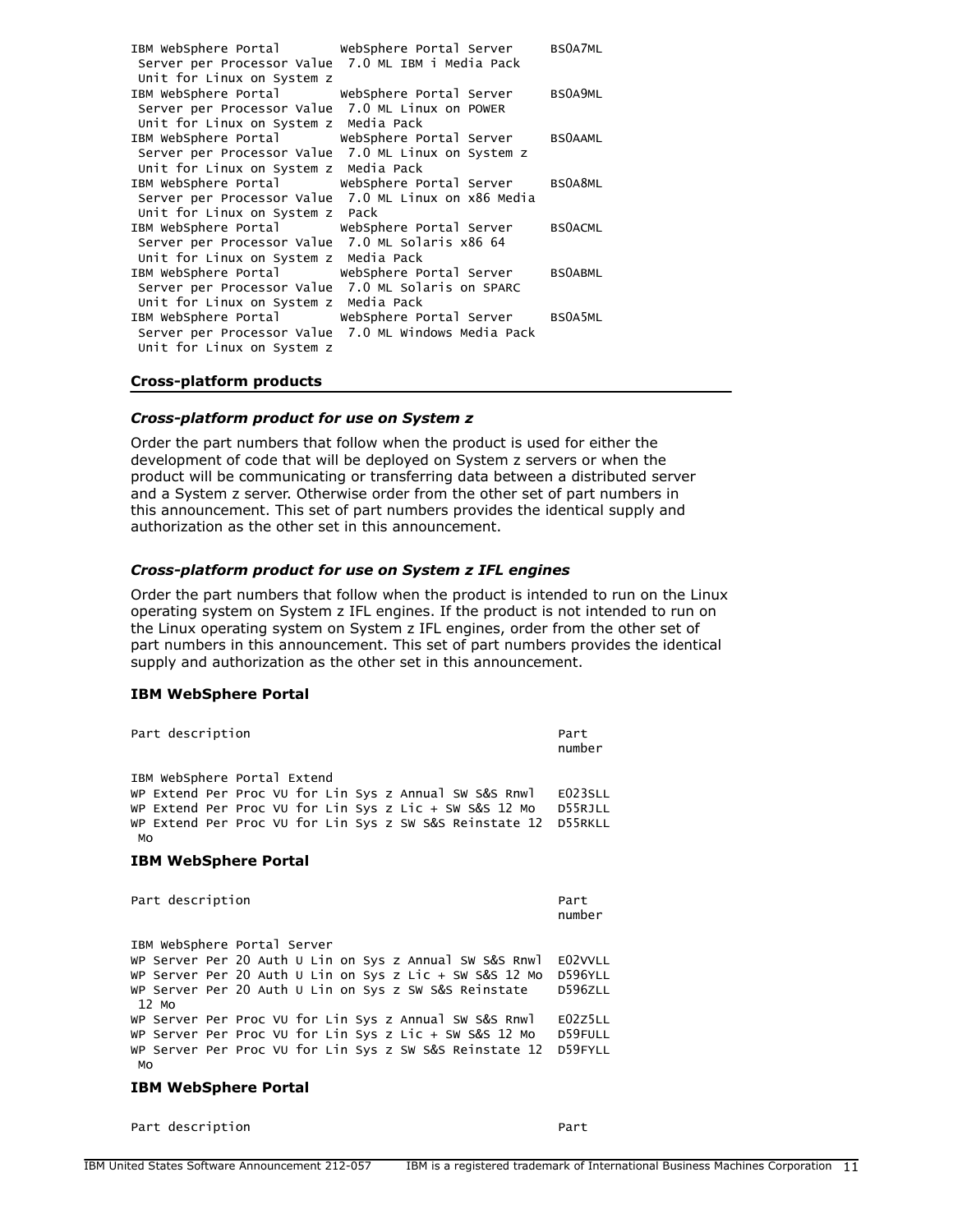IBM WebSphere Portal Enable WP Enable Per Proc VU for Lin Sys z Annual SW S&S Rnwl E024XLL WP Enable Per Proc VU for Lin Sys z Lic + SW S&S 12 Mo D55UHLL WP Enable Per Proc VU for Lin Sys z SW S&S Reinstate 12 D55UILL Mo

#### **Trade-up licenses for cross-platform products**

#### **IBM WebSphere Portal**

| Precursor product               | Trade-up product                                                                     | Part<br>number |
|---------------------------------|--------------------------------------------------------------------------------------|----------------|
| IBM WebSphere Portal<br>Enable  |                                                                                      |                |
| IBM WebSphere Portal<br>Express | WPE Lx Sys z PVU fr Qual<br>Competitor Lx Sys z PVU<br>Trdup Lic + SW S&S 12 Mo      | D03ZBLL        |
| IBM WebSphere Portal<br>Server  | WS Portal Enable VULin on<br>z fr WP Svr VULin on z<br>Trdup Lic + SW S&S 12 Mo      | D59EBLL        |
| Qualified Competitor            | WS Portal Enable VUzLnx fr<br>WP Express VUTrdup Lic +<br>SW S&S 12 Mo               | D55UJLL        |
| <b>IBM WebSphere Portal</b>     |                                                                                      |                |
| Precursor product               | Trade-up product                                                                     | Part<br>number |
| IBM WebSphere Portal<br>Server  |                                                                                      |                |
| Qualified Competitor            | WP Svr for Lx z PVU fr<br>Qualified Competitor Lz<br>PVU Trdup Lic + SW S&S 12<br>MO | D03Z3LL        |
| <b>IBM WebSphere Portal</b>     |                                                                                      |                |
| Precursor product               | Trade-up product                                                                     | Part<br>number |
| IBM WebSphere Portal<br>Extend  |                                                                                      |                |
| IBM WebSphere Portal<br>Express | WP Ext PVU Lin on z from<br>WP Server PVU Lin on z<br>Trdup Lic + SW S&S $12$ Mo     | D59EDLL        |
| IBM WebSphere Portal<br>Express | WS Portal Ext PVU Linz fr<br>WP Expres/Xprs+ Trdup Lic<br>+ SW S&S 12 Mo             | D55RMLL        |
| IBM WebSphere Portal<br>Enable  | WS Portal Ext PVU Linz fr<br>Wsp Enable Linz Trdup Lic<br>+ SW S&S 12 Mo             | D55RLLL        |

# <span id="page-11-0"></span>**Terms and conditions**

The terms and conditions for IBM WebSphere Portal as previously announced in Software Announcement [210-259,](http://www.ibm.com/common/ssi/cgi-bin/ssialias?infotype=an&subtype=ca&appname=gpateam&supplier=897&letternum=ENUS210-259) dated August 31, 2010, are unchanged.

# **IBM Electronic Services**

IBM has transformed its delivery of hardware and software support services to help you achieve higher system availability. Electronic Services is a web-enabled solution that offers an exclusive, no-additional-charge enhancement to the service and support available for IBM servers. These services are designed to provide the opportunity for greater system availability with faster problem resolution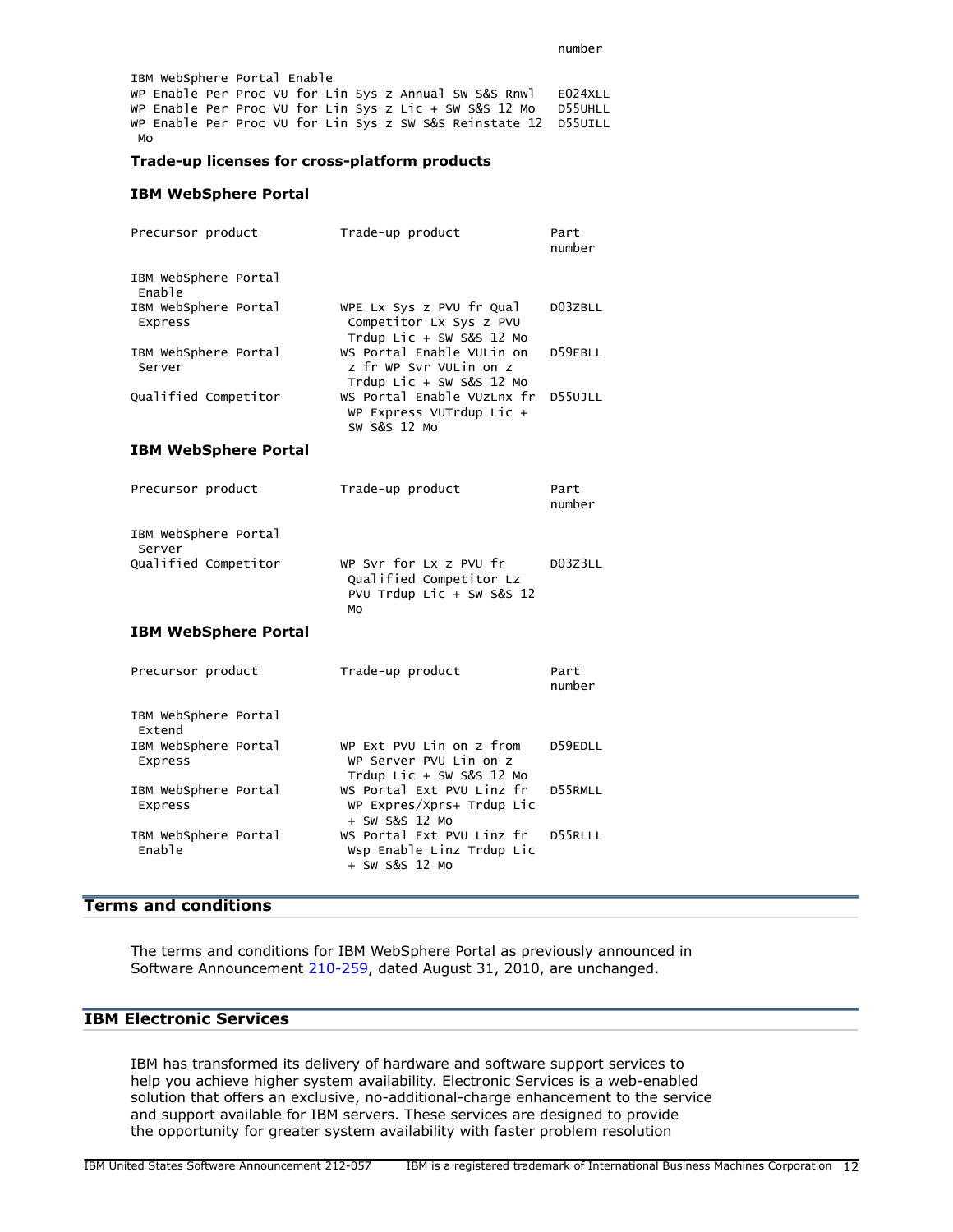and preemptive monitoring. Electronic Services comprises two separate, but complementary, elements: Electronic Services news page and Electronic Services Agent.

The Electronic Services news page is a single Internet entry point that replaces the multiple entry points traditionally used to access IBM Internet services and support. The news page enables you to gain easier access to IBM resources for assistance in resolving technical problems.

The Electronic Service Agent<sup> $M$ </sup> is no-additional-charge software that resides on your server. It monitors events and transmits system inventory information to IBM on a periodic, client-defined timetable. The Electronic Service Agent automatically reports hardware problems to IBM. Early knowledge about potential problems enables IBM to deliver proactive service that may result in higher system availability and performance. In addition, information collected through the Service Agent is made available to IBM service support representatives when they help answer your questions or diagnose problems. Installation and use of IBM Electronic Service Agent for problem reporting enables IBM to provide better support and service for your IBM server.

# <span id="page-12-0"></span>**Prices**

The charges are unchanged by this announcement.

#### **IBM Global Financing**

IBM Global Financing offers competitive financing to credit-qualified customers to assist them in acquiring IT solutions. Offerings include financing for IT acquisition, including hardware, software, and services, both from IBM and other manufacturers or vendors. Offerings (for all customer segments: small, medium, and large enterprise), rates, terms, and availability can vary by country. Contact your local IBM Global Financing organization or visit

#### <http://www.ibm.com/financing>

IBM Global Financing offerings are provided through IBM Credit LLC in the United States, and other IBM subsidiaries and divisions worldwide to qualified commercial and government customers. Rates are based on a customer's credit rating, financing terms, offering type, equipment type, and options, and may vary by country. Other restrictions may apply. Rates and offerings are subject to change, extension, or withdrawal without notice.

#### **Financial benefit**

Financing from IBM Global Financing helps you preserve cash and credit lines, enables more technology acquisition within current budget limits, permits accelerated implementation of economically attractive new technologies, offers payment and term flexibility, and can help match project costs to projected benefits. Financing is available worldwide for credit-qualified customers.

# <span id="page-12-1"></span>**Order now**

For ordering, contact: Your IBM representative. To order, contact your local IBM representative or your IBM Business Partner.

To identify your local IBM Business Partner or IBM representative, call 1 800- IBM-4YOU (426-4968).

Phone: 800-IBM-CALL (426-2255) Fax: 800-2IBM-FAX (242-6329)